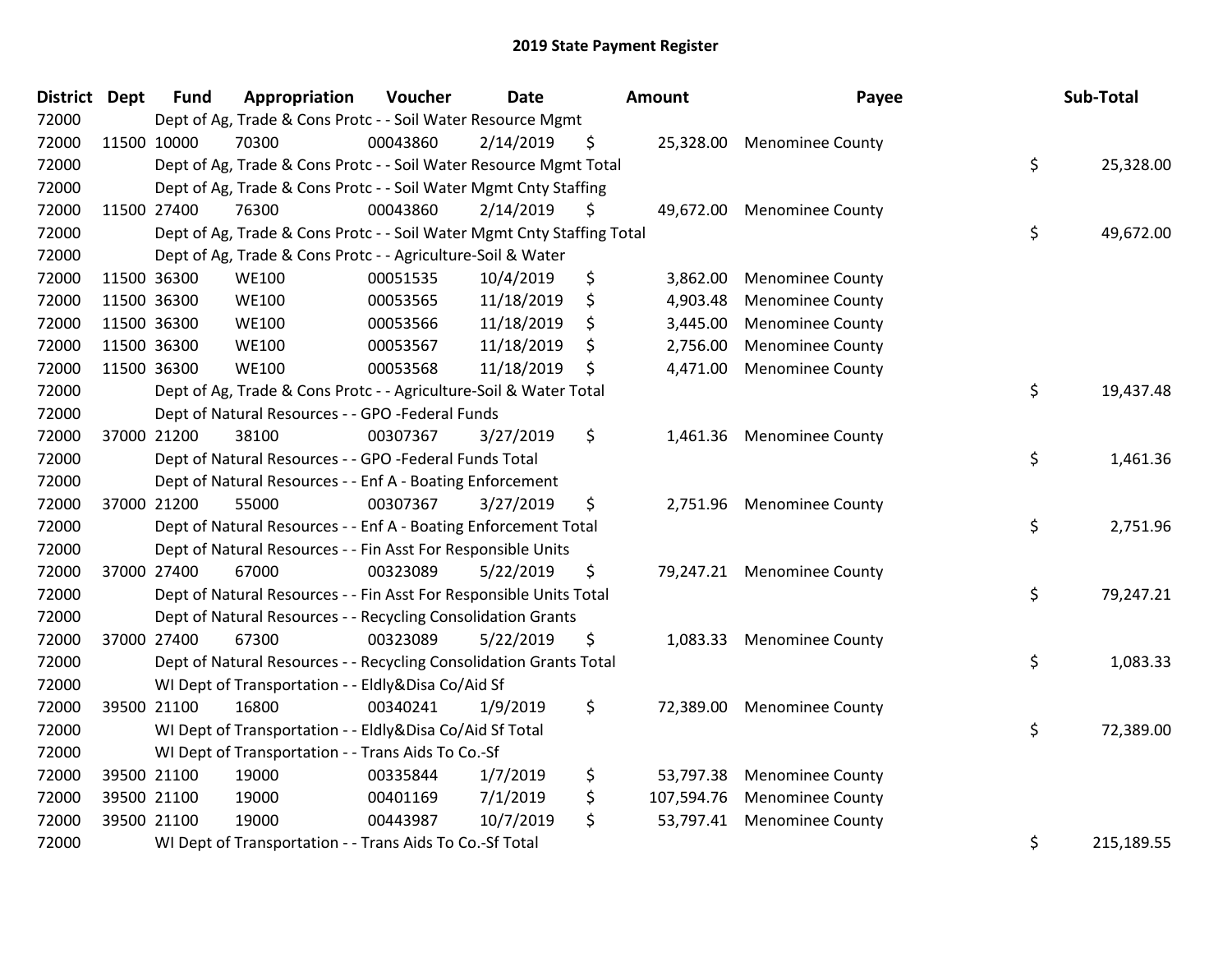| <b>District</b> | <b>Dept</b> | <b>Fund</b> | Appropriation                                            | Voucher  | Date       | <b>Amount</b>   | Payee                   | Sub-Total      |
|-----------------|-------------|-------------|----------------------------------------------------------|----------|------------|-----------------|-------------------------|----------------|
| 72000           |             |             | WI Dept of Transportation - - Loc Rd Imp Prg St Fd       |          |            |                 |                         |                |
| 72000           |             | 39500 21100 | 27800                                                    | 00465148 | 11/29/2019 | \$<br>331.96    | <b>Menominee County</b> |                |
| 72000           |             |             | WI Dept of Transportation - - Loc Rd Imp Prg St Fd Total |          |            |                 |                         | \$<br>331.96   |
| 72000           |             |             | WI Dept of Transportation - - St Hwy Rehab, Sf           |          |            |                 |                         |                |
| 72000           |             | 39500 21100 | 36300                                                    | 00376665 | 4/26/2019  | \$<br>60.00     | <b>Menominee County</b> |                |
| 72000           |             | 39500 21100 | 36300                                                    | 00385843 | 5/22/2019  | \$<br>150.00    | Menominee County        |                |
| 72000           |             | 39500 21100 | 36300                                                    | 00390586 | 6/14/2019  | \$<br>30.00     | <b>Menominee County</b> |                |
| 72000           |             | 39500 21100 | 36300                                                    | 00458336 | 11/15/2019 | \$<br>30.00     | <b>Menominee County</b> |                |
| 72000           |             | 39500 21100 | 36300                                                    | 00458725 | 11/29/2019 | \$<br>30.00     | <b>Menominee County</b> |                |
| 72000           |             | 39500 21100 | 36300                                                    | 00465359 | 11/26/2019 | \$<br>60.00     | <b>Menominee County</b> |                |
| 72000           |             | 39500 21100 | 36300                                                    | 00469983 | 12/11/2019 | \$<br>30.00     | <b>Menominee County</b> |                |
| 72000           |             | 39500 21100 | 36300                                                    | 00473746 | 12/20/2019 | \$<br>90.00     | <b>Menominee County</b> |                |
| 72000           |             |             | WI Dept of Transportation - - St Hwy Rehab, Sf Total     |          |            |                 |                         | \$<br>480.00   |
| 72000           |             |             | WI Dept of Transportation - - Hwy Mgmt & Opers Sf        |          |            |                 |                         |                |
| 72000           |             | 39500 21100 | 36500                                                    | 00334405 | 1/11/2019  | \$<br>350.00    | <b>Menominee County</b> |                |
| 72000           |             | 39500 21100 | 36500                                                    | 00343909 | 2/1/2019   | \$<br>350.00    | <b>Menominee County</b> |                |
| 72000           |             | 39500 21100 | 36500                                                    | 00348089 | 2/4/2019   | \$<br>350.00    | <b>Menominee County</b> |                |
| 72000           |             | 39500 21100 | 36500                                                    | 00367099 | 3/29/2019  | \$<br>350.00    | <b>Menominee County</b> |                |
| 72000           |             | 39500 21100 | 36500                                                    | 00371070 | 4/24/2019  | \$<br>350.00    | <b>Menominee County</b> |                |
| 72000           |             | 39500 21100 | 36500                                                    | 00380934 | 5/31/2019  | \$<br>350.00    | <b>Menominee County</b> |                |
| 72000           |             | 39500 21100 | 36500                                                    | 00393695 | 6/17/2019  | \$<br>350.00    | <b>Menominee County</b> |                |
| 72000           |             | 39500 21100 | 36500                                                    | 00409256 | 7/8/2019   | \$<br>350.00    | <b>Menominee County</b> |                |
| 72000           |             | 39500 21100 | 36500                                                    | 00443736 | 10/4/2019  | \$<br>700.00    | <b>Menominee County</b> |                |
| 72000           |             | 39500 21100 | 36500                                                    | 00450355 | 10/17/2019 | \$<br>350.00    | <b>Menominee County</b> |                |
| 72000           |             | 39500 21100 | 36500                                                    | 00466564 | 11/29/2019 | \$<br>350.00    | <b>Menominee County</b> |                |
| 72000           |             | 39500 21100 | 36500                                                    | 00472828 | 12/19/2019 | \$<br>350.00    | <b>Menominee County</b> |                |
| 72000           |             |             | WI Dept of Transportation - - Hwy Mgmt & Opers Sf Total  |          |            |                 |                         | \$<br>4,550.00 |
| 72000           |             |             | WI Dept of Transportation - - Routine Maint Sf           |          |            |                 |                         |                |
| 72000           |             | 39500 21100 | 36800                                                    | 00334405 | 1/11/2019  | \$<br>58,501.81 | <b>Menominee County</b> |                |
| 72000           |             | 39500 21100 | 36800                                                    | 00343909 | 2/1/2019   | \$<br>17,475.43 | <b>Menominee County</b> |                |
| 72000           |             | 39500 21100 | 36800                                                    | 00348089 | 2/4/2019   | \$<br>17,146.15 | <b>Menominee County</b> |                |
| 72000           |             | 39500 21100 | 36800                                                    | 00361954 | 3/19/2019  | \$<br>46,437.80 | <b>Menominee County</b> |                |
| 72000           |             | 39500 21100 | 36800                                                    | 00367099 | 3/29/2019  | \$<br>41,985.58 | <b>Menominee County</b> |                |
|                 |             |             |                                                          |          |            |                 |                         |                |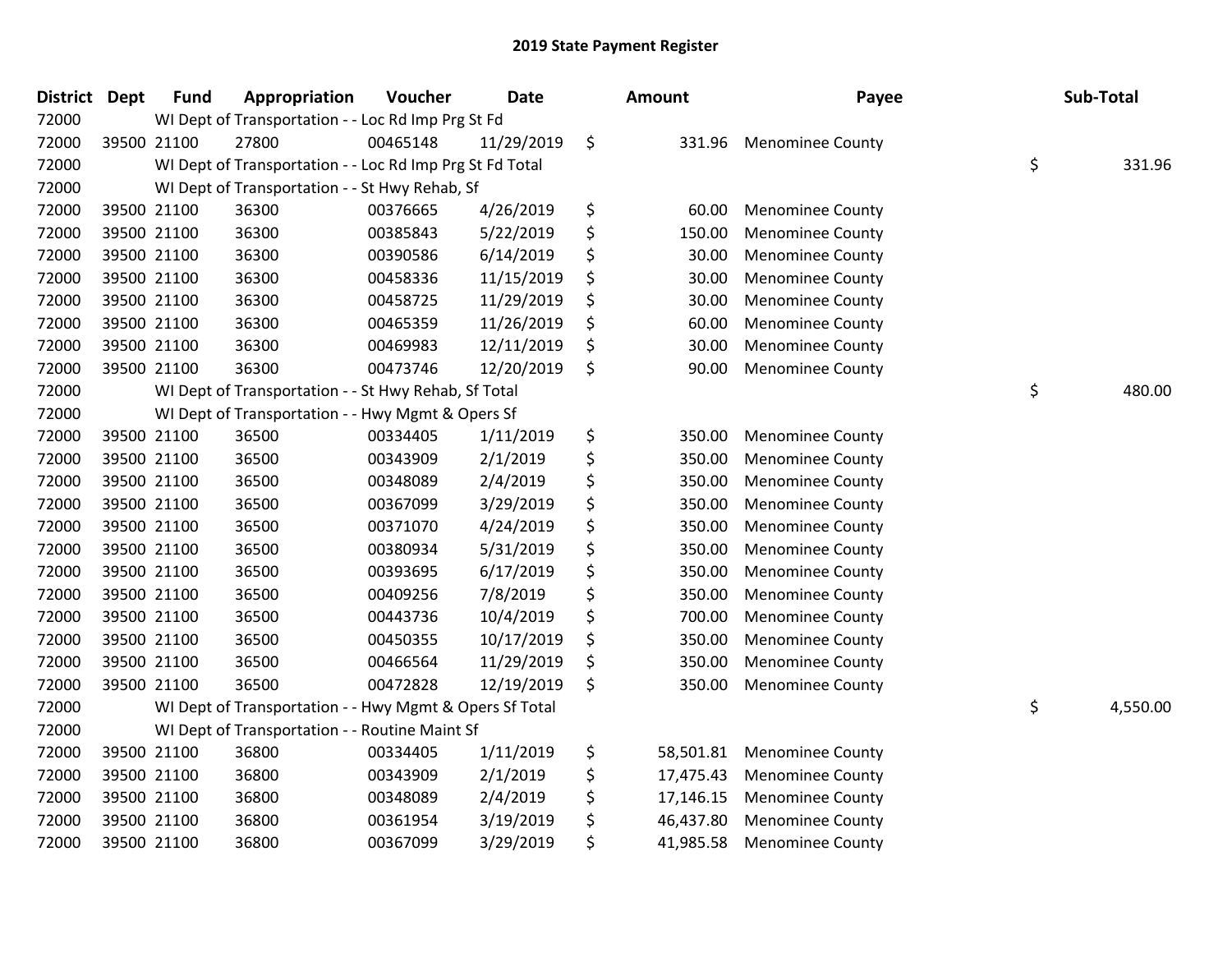| District Dept | <b>Fund</b> | Appropriation                                                          | Voucher  | <b>Date</b> |     | Amount     | Payee                   | Sub-Total          |
|---------------|-------------|------------------------------------------------------------------------|----------|-------------|-----|------------|-------------------------|--------------------|
| 72000         | 39500 21100 | 36800                                                                  | 00371070 | 4/24/2019   | \$  | 45,167.83  | <b>Menominee County</b> |                    |
| 72000         | 39500 21100 | 36800                                                                  | 00380934 | 5/31/2019   | \$  | 43,137.04  | <b>Menominee County</b> |                    |
| 72000         | 39500 21100 | 36800                                                                  | 00393695 | 6/17/2019   | \$  | 36,356.74  | <b>Menominee County</b> |                    |
| 72000         | 39500 21100 | 36800                                                                  | 00409256 | 7/8/2019    | \$  | 7,142.21   | <b>Menominee County</b> |                    |
| 72000         | 39500 21100 | 36800                                                                  | 00419558 | 8/5/2019    | \$  | 13,768.25  | <b>Menominee County</b> |                    |
| 72000         | 39500 21100 | 36800                                                                  | 00443736 | 10/4/2019   | \$  | 40,693.96  | <b>Menominee County</b> |                    |
| 72000         | 39500 21100 | 36800                                                                  | 00450355 | 10/17/2019  | \$  | 11,094.00  | <b>Menominee County</b> |                    |
| 72000         | 39500 21100 | 36800                                                                  | 00466564 | 11/29/2019  | \$  | 7,566.79   | <b>Menominee County</b> |                    |
| 72000         | 39500 21100 | 36800                                                                  | 00472828 | 12/19/2019  | \$, | 8,805.74   | <b>Menominee County</b> |                    |
| 72000         | 39500 21100 | 36800                                                                  | 00473734 | 12/23/2019  | \$  | 68,027.16  | <b>Menominee County</b> |                    |
| 72000         |             | WI Dept of Transportation - - Routine Maint Sf Total                   |          |             |     |            |                         | \$<br>463,306.49   |
| 72000         |             | Department of Corrections - - Purchased Services For Offende           |          |             |     |            |                         |                    |
| 72000         | 41000 10000 | 11100                                                                  | 00281813 | 4/25/2019   | \$  | 200.00     | <b>Menominee County</b> |                    |
| 72000         |             | Department of Corrections - - Purchased Services For Offende Total     |          |             |     |            |                         | \$<br>200.00       |
| 72000         |             | Child Abuse & Neglect Prev Bd - - Federal Project Operations           |          |             |     |            |                         |                    |
| 72000         | 43300 10000 | 19800                                                                  | 00001887 | 6/20/2019   | \$  | 4,784.88   | <b>Menominee County</b> |                    |
| 72000         |             | Child Abuse & Neglect Prev Bd - - Federal Project Operations Total     |          |             |     |            |                         | \$<br>4,784.88     |
| 72000         |             | Department of Health Services - - State/Federal Aids                   |          |             |     |            |                         |                    |
| 72000         | 43500 10000 | 00000                                                                  | 90906    | 1/2/2019    | \$  | 83,068.00  | <b>Menominee County</b> |                    |
| 72000         | 43500 10000 | 00000                                                                  | 90907    | 2/1/2019    | \$  | 494,286.00 | <b>Menominee County</b> |                    |
| 72000         | 43500 10000 | 00000                                                                  | 90910    | 4/1/2019    | \$  | 145,415.00 | <b>Menominee County</b> |                    |
| 72000         | 43500 10000 | 00000                                                                  | 90911    | 5/1/2019    | \$  | 4,719.00   | <b>Menominee County</b> |                    |
| 72000         | 43500 10000 | 00000                                                                  | 90913    | 6/3/2019    | \$  | 49,088.00  | <b>Menominee County</b> |                    |
| 72000         | 43500 10000 | 00000                                                                  | 92000    | 7/1/2019    | \$  | 292,396.00 | <b>Menominee County</b> |                    |
| 72000         | 43500 10000 | 00000                                                                  | 92002    | 9/3/2019    | \$  | 312,776.00 | <b>Menominee County</b> |                    |
| 72000         | 43500 10000 | 00000                                                                  | 92003    | 10/1/2019   | \$  | 1,570.00   | <b>Menominee County</b> |                    |
| 72000         | 43500 10000 | 00000                                                                  | 92004    | 11/1/2019   | \$  | 143,012.00 | <b>Menominee County</b> |                    |
| 72000         | 43500 10000 | 00000                                                                  | 92005    | 12/2/2019   | \$  | 41,344.00  | <b>Menominee County</b> |                    |
| 72000         |             | Department of Health Services - - State/Federal Aids Total             |          |             |     |            |                         | \$<br>1,567,674.00 |
| 72000         |             | Dept of Children and Families - - Tribal High Cost And Guard Pay       |          |             |     |            |                         |                    |
| 72000         | 43700 10000 | 16900                                                                  | 00057680 | 7/16/2019   | \$  | 27,259.92  | <b>Menominee County</b> |                    |
| 72000         |             | Dept of Children and Families - - Tribal High Cost And Guard Pay Total |          |             |     |            |                         | \$<br>27,259.92    |
| 72000         |             | Dept of Children and Families - - Fees For Administrative Servic       |          |             |     |            |                         |                    |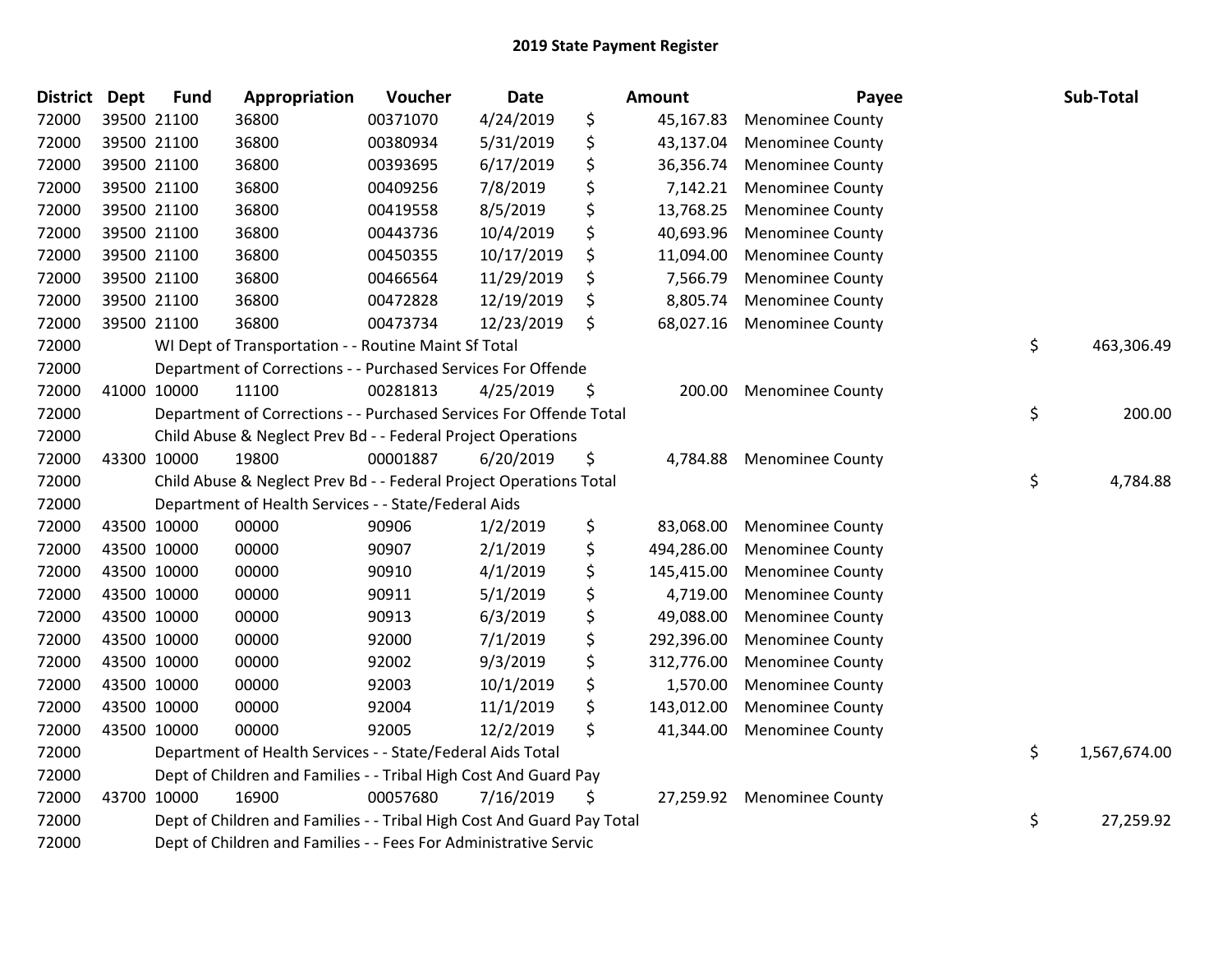| District Dept | <b>Fund</b> | Appropriation                                                          | Voucher  | <b>Date</b> | Amount           | Payee                   | Sub-Total        |
|---------------|-------------|------------------------------------------------------------------------|----------|-------------|------------------|-------------------------|------------------|
| 72000         | 43700 10000 | 23100                                                                  | 00049865 | 2/5/2019    | \$<br>5.00       | <b>Menominee County</b> |                  |
| 72000         | 43700 10000 | 23100                                                                  | 00058409 | 7/26/2019   | \$<br>5.00       | <b>Menominee County</b> |                  |
| 72000         | 43700 10000 | 23100                                                                  | 00062300 | 10/31/2019  | \$<br>5.00       | Menominee County        |                  |
| 72000         |             | Dept of Children and Families - - Fees For Administrative Servic Total |          |             |                  |                         | \$<br>15.00      |
| 72000         |             | Dept of Children and Families - - General Aids                         |          |             |                  |                         |                  |
| 72000         | 43700 10000 | 99000                                                                  | 00049459 | 2/4/2019    | \$<br>36,500.53  | <b>Menominee County</b> |                  |
| 72000         | 43700 10000 | 99000                                                                  | 00049463 | 2/5/2019    | \$<br>48,242.79  | <b>Menominee County</b> |                  |
| 72000         | 43700 10000 | 99000                                                                  | 00051798 | 3/22/2019   | \$<br>42,067.27  | <b>Menominee County</b> |                  |
| 72000         | 43700 10000 | 99000                                                                  | 00052041 | 3/27/2019   | \$<br>2,680.00   | <b>Menominee County</b> |                  |
| 72000         | 43700 10000 | 99000                                                                  | 00052829 | 4/5/2019    | \$<br>36,564.68  | <b>Menominee County</b> |                  |
| 72000         | 43700 10000 | 99000                                                                  | 00052830 | 4/5/2019    | \$<br>49,209.12  | <b>Menominee County</b> |                  |
| 72000         | 43700 10000 | 99000                                                                  | 00054637 | 5/6/2019    | \$<br>55,886.39  | <b>Menominee County</b> |                  |
| 72000         | 43700 10000 | 99000                                                                  | 00056065 | 6/5/2019    | \$<br>11,464.88  | <b>Menominee County</b> |                  |
| 72000         | 43700 10000 | 99000                                                                  | 00057336 | 7/5/2019    | \$<br>12,797.45  | <b>Menominee County</b> |                  |
| 72000         | 43700 10000 | 99000                                                                  | 00057790 | 7/16/2019   | \$<br>1,448.97   | <b>Menominee County</b> |                  |
| 72000         | 43700 10000 | 99000                                                                  | 00058739 | 8/5/2019    | \$<br>8,937.28   | <b>Menominee County</b> |                  |
| 72000         | 43700 10000 | 99000                                                                  | 00059860 | 9/5/2019    | \$<br>18,041.63  | <b>Menominee County</b> |                  |
| 72000         | 43700 10000 | 99000                                                                  | 00060602 | 9/25/2019   | \$<br>228,903.08 | <b>Menominee County</b> |                  |
| 72000         | 43700 10000 | 99000                                                                  | 00061133 | 10/7/2019   | \$<br>59,158.48  | <b>Menominee County</b> |                  |
| 72000         | 43700 10000 | 99000                                                                  | 00062351 | 11/5/2019   | \$<br>26,146.13  | <b>Menominee County</b> |                  |
| 72000         | 43700 10000 | 99000                                                                  | 00063526 | 12/5/2019   | \$<br>20,228.52  | <b>Menominee County</b> |                  |
| 72000         |             | Dept of Children and Families - - General Aids Total                   |          |             |                  |                         | \$<br>658,277.20 |
| 72000         |             | Dept of Workforce Development - - Ui Admin Fed                         |          |             |                  |                         |                  |
| 72000         | 44500 10000 | 15100                                                                  | 00204041 | 1/3/2019    | \$<br>10.00      | Menominee County        |                  |
| 72000         | 44500 10000 | 15100                                                                  | 00213482 | 3/4/2019    | \$<br>10.00      | <b>Menominee County</b> |                  |
| 72000         | 44500 10000 | 15100                                                                  | 00218413 | 4/2/2019    | \$<br>35.00      | <b>Menominee County</b> |                  |
| 72000         | 44500 10000 | 15100                                                                  | 00228658 | 6/4/2019    | \$<br>25.00      | <b>Menominee County</b> |                  |
| 72000         | 44500 10000 | 15100                                                                  | 00233344 | 7/2/2019    | \$<br>5.00       | <b>Menominee County</b> |                  |
| 72000         | 44500 10000 | 15100                                                                  | 00238713 | 8/2/2019    | \$<br>5.00       | <b>Menominee County</b> |                  |
| 72000         | 44500 10000 | 15100                                                                  | 00244417 | 9/4/2019    | \$<br>10.00      | <b>Menominee County</b> |                  |
| 72000         | 44500 10000 | 15100                                                                  | 00249256 | 10/2/2019   | \$<br>5.00       | <b>Menominee County</b> |                  |
| 72000         | 44500 10000 | 15100                                                                  | 00261204 | 12/3/2019   | \$<br>5.00       | <b>Menominee County</b> |                  |
| 72000         |             | Dept of Workforce Development - - Ui Admin Fed Total                   |          |             |                  |                         | \$<br>110.00     |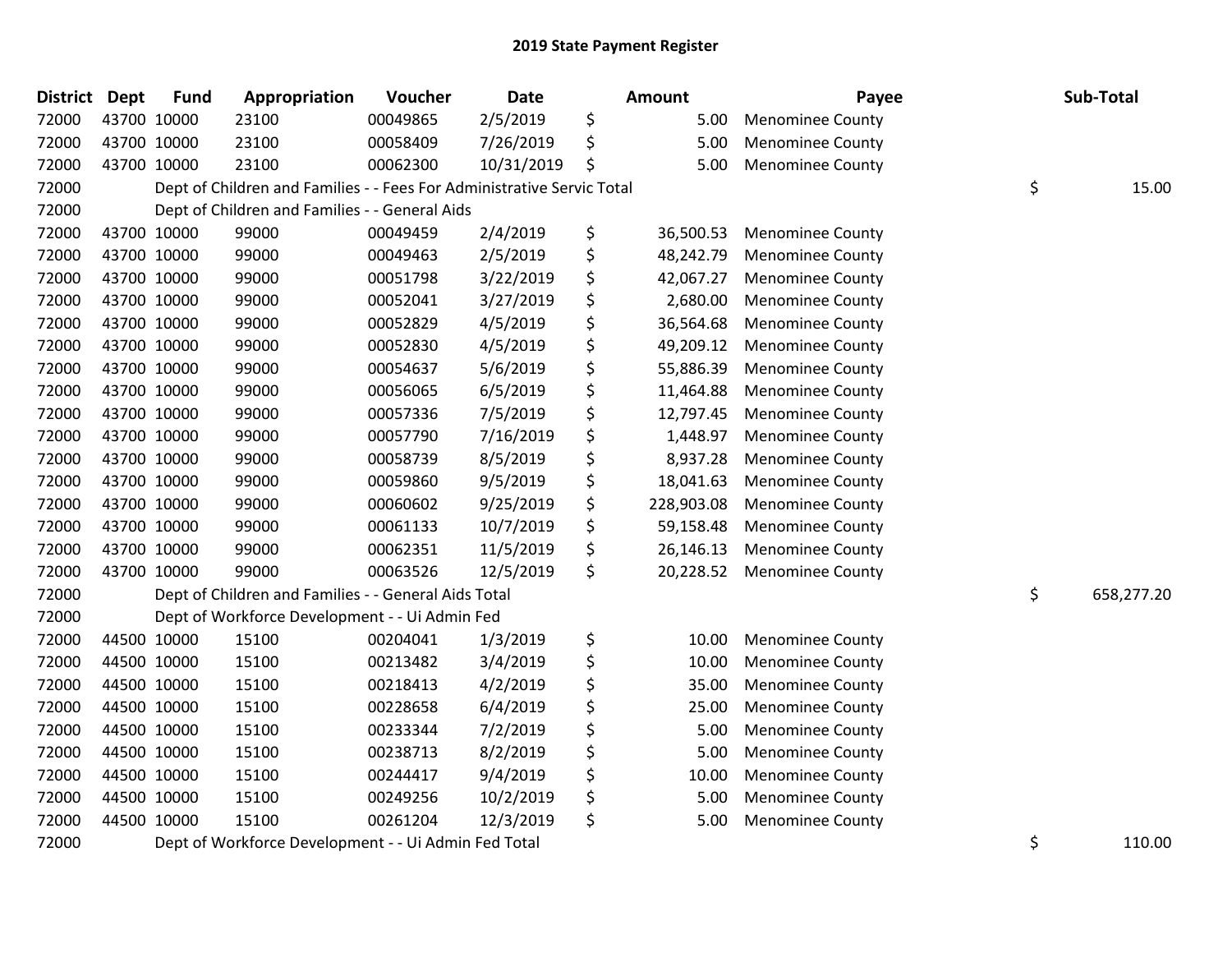| District Dept |             | <b>Fund</b> | Appropriation                                                           | Voucher  | <b>Date</b>   | <b>Amount</b> |           | Payee                   |    | Sub-Total |
|---------------|-------------|-------------|-------------------------------------------------------------------------|----------|---------------|---------------|-----------|-------------------------|----|-----------|
| 72000         |             |             | Dept of Workforce Development - - Wc Ops Uninsured Emplyr Admin         |          |               |               |           |                         |    |           |
| 72000         | 44500 22700 |             | 17700                                                                   | 00246459 | 9/17/2019     | \$.           | 5.00      | <b>Menominee County</b> |    |           |
| 72000         |             |             | Dept of Workforce Development - - Wc Ops Uninsured Emplyr Admin Total   |          |               |               |           |                         | \$ | 5.00      |
| 72000         |             |             | Department of Justice - - County Law Enforcement Service                |          |               |               |           |                         |    |           |
| 72000         |             | 45500 10000 | 22600                                                                   | 00058245 | 1/15/2019     | \$            | 31,100.00 | <b>Menominee County</b> |    |           |
| 72000         |             |             | Department of Justice - - County Law Enforcement Service Total          |          |               |               |           |                         | \$ | 31,100.00 |
| 72000         |             |             | Department of Justice - - Law Enforcement Train, Local                  |          |               |               |           |                         |    |           |
| 72000         |             | 45500 10000 | 23100                                                                   | 00073592 | 10/28/2019    | - \$          | 1,280.00  | <b>Menominee County</b> |    |           |
| 72000         |             |             | Department of Justice - - Law Enforcement Train, Local Total            |          |               |               |           |                         | \$ | 1,280.00  |
| 72000         |             |             | Department of Justice - - Federal Aid, State Operations                 |          |               |               |           |                         |    |           |
| 72000         |             | 45500 10000 | 24100                                                                   | 00075685 | 11/29/2019    | \$            | 230.02    | <b>Menominee County</b> |    |           |
| 72000         |             | 45500 10000 | 24100                                                                   | 00075689 | 11/29/2019    | \$            | 513.63    | <b>Menominee County</b> |    |           |
| 72000         |             |             | Department of Justice - - Federal Aid, State Operations Total           |          |               |               |           |                         | \$ | 743.65    |
| 72000         |             |             | Department of Justice - - County-Tribal Programs, Local                 |          |               |               |           |                         |    |           |
| 72000         |             | 45500 10000 | 26300                                                                   | 00058246 | 1/15/2019     | \$            | 71,635.00 | <b>Menominee County</b> |    |           |
| 72000         |             |             | Department of Justice - - County-Tribal Programs, Local Total           |          |               |               |           |                         | \$ | 71,635.00 |
| 72000         |             |             | Department of Justice - - Federal Aid, Victim Assistance                |          |               |               |           |                         |    |           |
| 72000         |             | 45500 10000 | 54200                                                                   | 00076363 | 12/16/2019 \$ |               | 5,534.47  | <b>Menominee County</b> |    |           |
| 72000         |             |             | Department of Justice - - Federal Aid, Victim Assistance Total          |          |               |               |           |                         | \$ | 5,534.47  |
| 72000         |             |             | Department of Military Affairs - - Emergency Response Equipment         |          |               |               |           |                         |    |           |
| 72000         | 46500 10000 |             | 30800                                                                   | 00069796 | 11/22/2019 \$ |               | 1,358.38  | <b>Menominee County</b> |    |           |
| 72000         |             |             | Department of Military Affairs - - Emergency Response Equipment Total   |          |               |               |           |                         | \$ | 1,358.38  |
| 72000         |             |             | Department of Military Affairs - - Federal Aid, Local Assistance        |          |               |               |           |                         |    |           |
| 72000         |             | 46500 10000 | 34200                                                                   | 00055550 | 1/31/2019     | \$            | 9,554.82  | <b>Menominee County</b> |    |           |
| 72000         |             | 46500 10000 | 34200                                                                   | 00066852 | 9/16/2019     | \$            | 474.03    | <b>Menominee County</b> |    |           |
| 72000         |             | 46500 10000 | 34200                                                                   | 00071281 | 12/27/2019    | \$            | 19,079.37 | <b>Menominee County</b> |    |           |
| 72000         |             |             | Department of Military Affairs - - Federal Aid, Local Assistance Total  |          |               |               |           |                         | \$ | 29,108.22 |
| 72000         |             |             | Department of Military Affairs - - St Emerg Response Bd Grant Pif       |          |               |               |           |                         |    |           |
| 72000         |             | 46500 27200 | 36400                                                                   | 00055486 | 1/31/2019     | \$            | 1,799.05  | <b>Menominee County</b> |    |           |
| 72000         |             |             | Department of Military Affairs - - St Emerg Response Bd Grant Pif Total |          |               |               |           |                         | \$ | 1,799.05  |
| 72000         |             |             | Department of Veterans Affairs - - Veterans Transportation Grant        |          |               |               |           |                         |    |           |
| 72000         | 48500 58200 |             | 28000                                                                   | 00074096 | 12/10/2019    | \$            | 3,556.21  | <b>Menominee County</b> |    |           |
| 72000         |             |             | Department of Veterans Affairs - - Veterans Transportation Grant Total  |          |               |               |           |                         | \$ | 3,556.21  |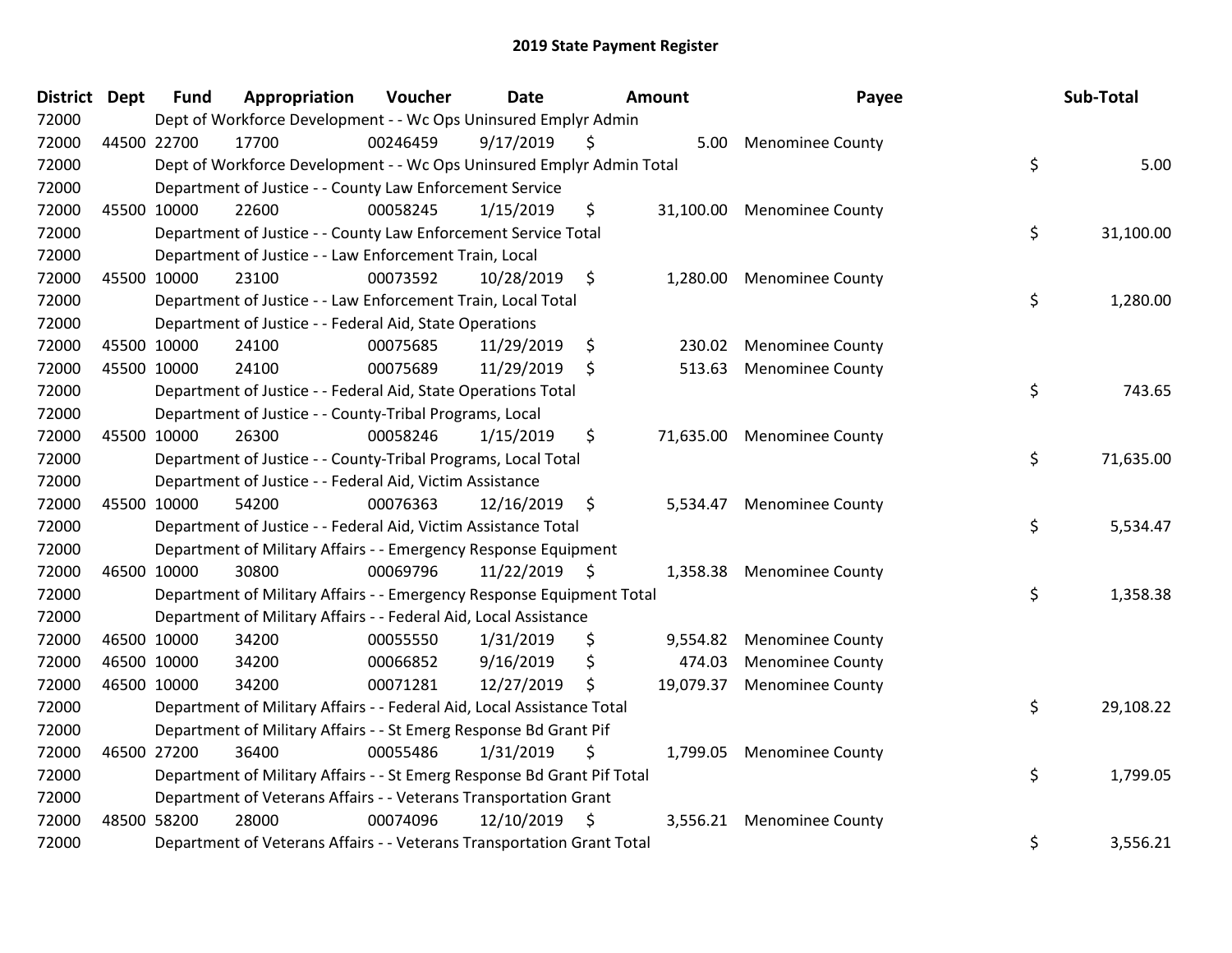| District Dept | <b>Fund</b> | Appropriation                                                         | Voucher  | Date       | <b>Amount</b>    | Payee                   | Sub-Total        |
|---------------|-------------|-----------------------------------------------------------------------|----------|------------|------------------|-------------------------|------------------|
| 72000         |             | Department of Administration - - Management Assistance Grants         |          |            |                  |                         |                  |
| 72000         | 50500 10000 | 14400                                                                 | 00101858 | 5/3/2019   | \$<br>563,200.00 | <b>Menominee County</b> |                  |
| 72000         |             | Department of Administration - - Management Assistance Grants Total   |          |            |                  |                         | \$<br>563,200.00 |
| 72000         |             | Department of Administration - - Federal Aid, Local Assistance        |          |            |                  |                         |                  |
| 72000         | 50500 10000 | 15500                                                                 | 00095312 | 1/15/2019  | \$<br>3,804.77   | <b>Menominee County</b> |                  |
| 72000         | 50500 10000 | 15500                                                                 | 00098043 | 3/1/2019   | \$<br>272.70     | <b>Menominee County</b> |                  |
| 72000         | 50500 10000 | 15500                                                                 | 00099626 | 3/29/2019  | \$<br>84.55      | <b>Menominee County</b> |                  |
| 72000         | 50500 10000 | 15500                                                                 | 00101616 | 4/30/2019  | \$<br>1,806.27   | <b>Menominee County</b> |                  |
| 72000         | 50500 10000 | 15500                                                                 | 00104141 | 6/17/2019  | \$<br>1,598.71   | <b>Menominee County</b> |                  |
| 72000         | 50500 10000 | 15500                                                                 | 00105002 | 7/1/2019   | \$<br>485.11     | <b>Menominee County</b> |                  |
| 72000         | 50500 10000 | 15500                                                                 | 00105873 | 7/17/2019  | \$<br>150.57     | <b>Menominee County</b> |                  |
| 72000         | 50500 10000 | 15500                                                                 | 00107952 | 8/30/2019  | \$<br>222.59     | <b>Menominee County</b> |                  |
| 72000         | 50500 10000 | 15500                                                                 | 00109302 | 9/20/2019  | \$<br>452.28     | <b>Menominee County</b> |                  |
| 72000         |             | Department of Administration - - Federal Aid, Local Assistance Total  |          |            |                  |                         | \$<br>8,877.55   |
| 72000         |             | Department of Administration - - Low-Income Assistance Grants         |          |            |                  |                         |                  |
| 72000         | 50500 23500 | 37100                                                                 | 00098043 | 3/1/2019   | \$<br>3,287.15   | <b>Menominee County</b> |                  |
| 72000         | 50500 23500 | 37100                                                                 | 00099626 | 3/29/2019  | \$<br>2,733.79   | <b>Menominee County</b> |                  |
| 72000         | 50500 23500 | 37100                                                                 | 00101616 | 4/30/2019  | \$<br>972.60     | <b>Menominee County</b> |                  |
| 72000         | 50500 23500 | 37100                                                                 | 00104141 | 6/17/2019  | \$<br>718.26     | <b>Menominee County</b> |                  |
| 72000         | 50500 23500 | 37100                                                                 | 00105002 | 7/1/2019   | \$<br>1,055.75   | <b>Menominee County</b> |                  |
| 72000         | 50500 23500 | 37100                                                                 | 00109302 | 9/20/2019  | \$<br>306.74     | <b>Menominee County</b> |                  |
| 72000         | 50500 23500 | 37100                                                                 | 00113488 | 12/2/2019  | \$<br>4,602.82   | <b>Menominee County</b> |                  |
| 72000         | 50500 23500 | 37100                                                                 | 00114410 | 12/17/2019 | \$<br>4,595.56   | <b>Menominee County</b> |                  |
| 72000         |             | Department of Administration - - Low-Income Assistance Grants Total   |          |            |                  |                         | \$<br>18,272.67  |
| 72000         |             | Department of Administration - - Land                                 |          |            |                  |                         |                  |
| 72000         | 50500 26900 | 16600                                                                 | 00096949 | 2/14/2019  | \$<br>25,000.00  | <b>Menominee County</b> |                  |
| 72000         |             | Department of Administration - - Land Total                           |          |            |                  |                         | \$<br>25,000.00  |
| 72000         |             | Department of Administration - - Land Information Program; Loca       |          |            |                  |                         |                  |
| 72000         | 50500 26900 | 17300                                                                 | 00095137 | 1/17/2019  | \$<br>1,000.00   | <b>Menominee County</b> |                  |
| 72000         | 50500 26900 | 17300                                                                 | 00097378 | 2/26/2019  | \$<br>95,688.00  | <b>Menominee County</b> |                  |
| 72000         | 50500 26900 | 17300                                                                 | 00101946 | 5/8/2019   | \$<br>25,000.00  | <b>Menominee County</b> |                  |
| 72000         | 50500 26900 | 17300                                                                 | 00104754 | 6/24/2019  | \$<br>25,000.00  | <b>Menominee County</b> |                  |
| 72000         |             | Department of Administration - - Land Information Program; Loca Total |          |            |                  |                         | \$<br>146,688.00 |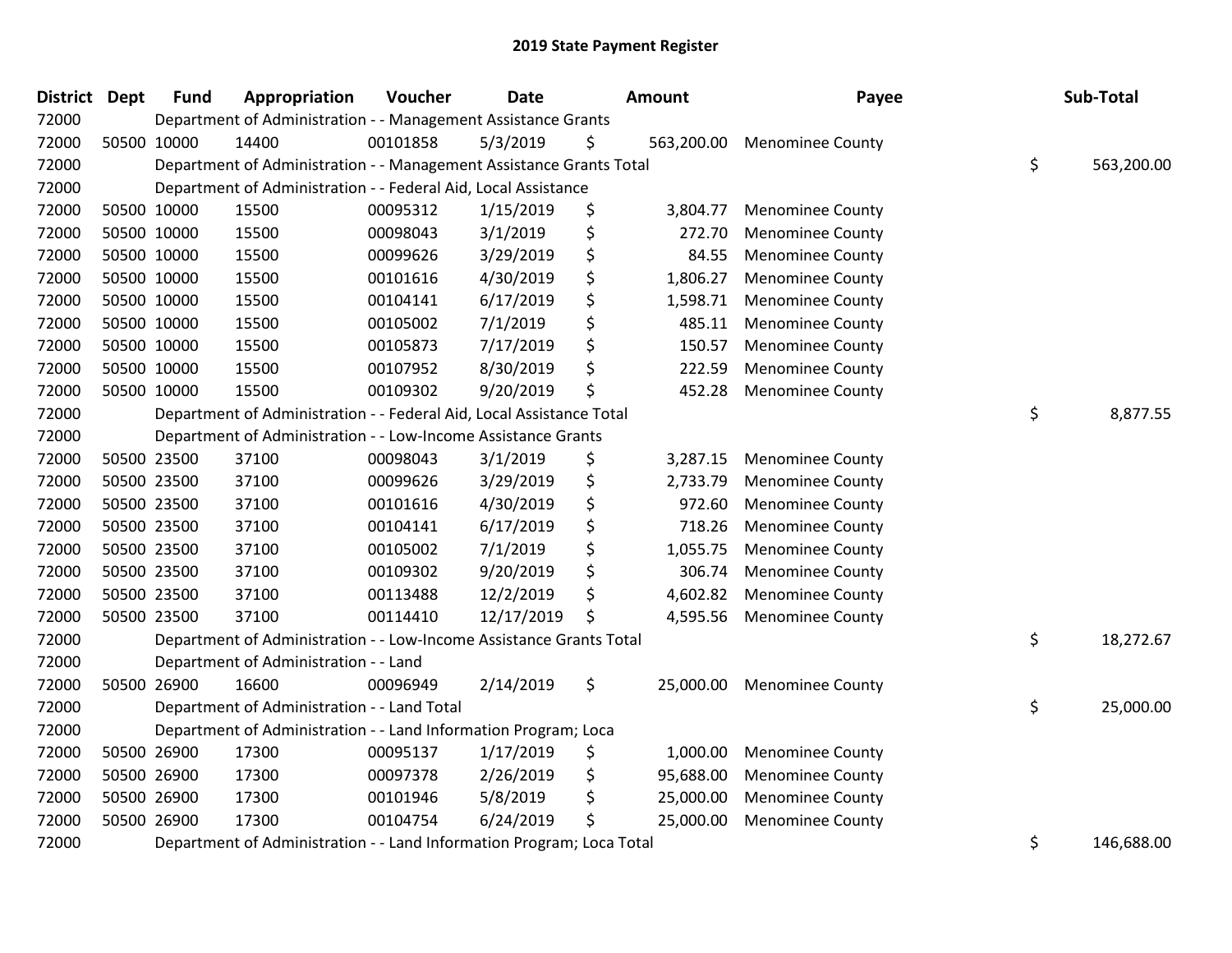| <b>District</b>    | Dept | <b>Fund</b>                                                           | Appropriation                                                         | Voucher  | <b>Date</b> |    | <b>Amount</b> | Payee                     |    | Sub-Total    |
|--------------------|------|-----------------------------------------------------------------------|-----------------------------------------------------------------------|----------|-------------|----|---------------|---------------------------|----|--------------|
| 72000              |      |                                                                       | Public Defender Board - - Trial Representation                        |          |             |    |               |                           |    |              |
| 72000              |      | 55000 10000                                                           | 10300                                                                 | 00175504 | 1/4/2019    | \$ | 1.90          | <b>Menominee County</b>   |    |              |
| 72000              |      |                                                                       | Public Defender Board - - Trial Representation Total                  |          |             |    |               |                           | \$ | 1.90         |
| 72000              |      |                                                                       | Circuit Courts - - Circuit Court Costs                                |          |             |    |               |                           |    |              |
| 72000              |      | 62500 10000                                                           | 10500                                                                 | 00001243 | 1/17/2019   | \$ | 5,666.89      | <b>Menominee County</b>   |    |              |
| 72000              |      | 62500 10000                                                           | 10500                                                                 | 00001553 | 8/1/2019    | \$ | 6,246.00      | <b>Menominee County</b>   |    |              |
| 72000              |      |                                                                       | Circuit Courts - - Circuit Court Costs Total                          |          |             |    |               |                           | \$ | 11,912.89    |
| 72000              |      |                                                                       | Shared Revenue and Tax Relief - - County And Municipal Aid            |          |             |    |               |                           |    |              |
| 72000              |      | 83500 10000                                                           | 10500                                                                 | 00050155 | 7/22/2019   | \$ | 65,228.20     | <b>Menominee County</b>   |    |              |
| 72000              |      | 83500 10000                                                           | 10500                                                                 | 00054454 | 11/18/2019  | \$ | 369,626.47    | <b>Menominee County</b>   |    |              |
| 72000              |      |                                                                       | Shared Revenue and Tax Relief - - County And Municipal Aid Total      |          |             |    |               |                           | \$ | 434,854.67   |
| 72000              |      |                                                                       | Shared Revenue and Tax Relief - - Exempt Computer Aid                 |          |             |    |               |                           |    |              |
| 72000              |      | 83500 10000                                                           | 10900                                                                 | 00045441 | 7/22/2019   | \$ | 588.22        | <b>Menominee County</b>   |    |              |
| 72000              |      |                                                                       | Shared Revenue and Tax Relief - - Exempt Computer Aid Total           |          |             |    |               |                           | \$ | 588.22       |
| 72000              |      |                                                                       | Shared Revenue and Tax Relief - - Utility Aid                         |          |             |    |               |                           |    |              |
| 72000              |      | 83500 10000                                                           | 11000                                                                 | 00050155 | 7/22/2019   | \$ | 2,491.74      | <b>Menominee County</b>   |    |              |
| 72000              |      | 83500 10000                                                           | 11000                                                                 | 00054454 | 11/18/2019  | \$ | 14,951.33     | <b>Menominee County</b>   |    |              |
| 72000              |      |                                                                       | Shared Revenue and Tax Relief - - Utility Aid Total                   |          |             |    |               |                           | \$ | 17,443.07    |
| 72000              |      |                                                                       | Shared Revenue and Tax Relief - - Personal Property Aid               |          |             |    |               |                           |    |              |
| 72000              |      | 83500 10000                                                           | 11100                                                                 | 00039964 | 5/6/2019    | \$ |               | 1,061.10 Menominee County |    |              |
| 72000              |      |                                                                       | Shared Revenue and Tax Relief - - Personal Property Aid Total         |          |             |    |               |                           | \$ | 1,061.10     |
| 72000              |      |                                                                       | Shared Revenue and Tax Relief - - School Lvy Tx/First Dollar Cr       |          |             |    |               |                           |    |              |
| 72000              |      | 83500 10000                                                           | 30200                                                                 | 00045369 | 7/22/2019   | \$ | 534,363.07    | <b>Menominee County</b>   |    |              |
| 72000              |      | 83500 10000                                                           | 30200                                                                 | 00048251 | 7/22/2019   | \$ | 99,266.75     | <b>Menominee County</b>   |    |              |
| 72000              |      |                                                                       | Shared Revenue and Tax Relief - - School Lvy Tx/First Dollar Cr Total |          |             |    |               |                           | \$ | 633,629.82   |
| 72000              |      |                                                                       | Shared Revenue and Tax Relief - - Lottery & Gaming Credit             |          |             |    |               |                           |    |              |
| 72000              |      | 83500 52100                                                           | 36300                                                                 | 00038736 | 3/25/2019   | \$ | 48,358.20     | <b>Menominee County</b>   |    |              |
| 72000              |      | Shared Revenue and Tax Relief - - Lottery & Gaming Credit Total<br>\$ |                                                                       |          |             |    |               |                           |    | 48,358.20    |
| <b>72000 Total</b> |      |                                                                       |                                                                       |          |             |    |               |                           | \$ | 5,249,557.41 |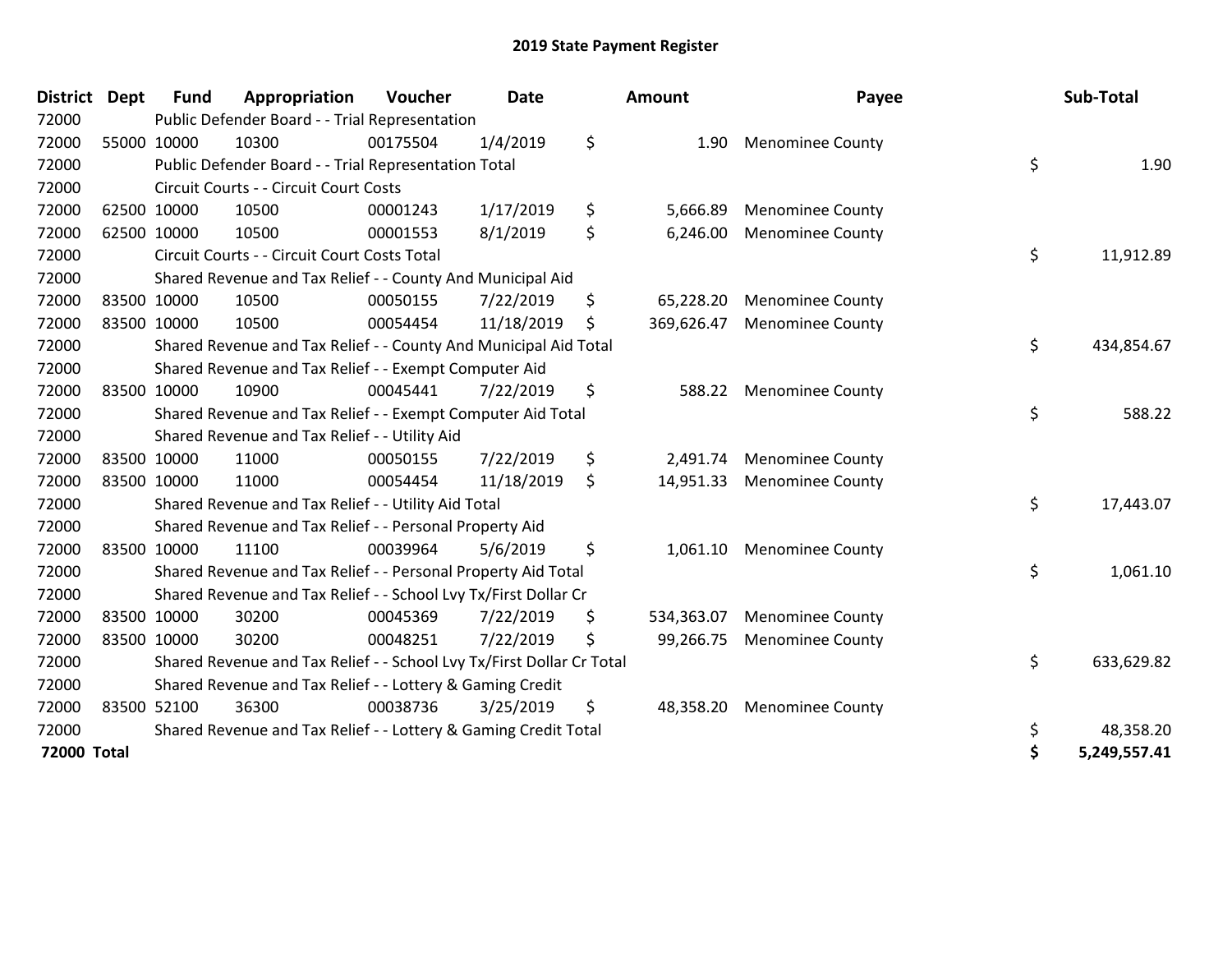| District Dept | <b>Fund</b> | Appropriation                                                      | Voucher  | Date       |    | <b>Amount</b> | Payee                        |    | Sub-Total  |  |
|---------------|-------------|--------------------------------------------------------------------|----------|------------|----|---------------|------------------------------|----|------------|--|
| 72001         |             | Dept of Safety & Prof Services - - Fire Dues Distribution          |          |            |    |               |                              |    |            |  |
| 72001         | 16500 10000 | 22500                                                              | 00030249 | 7/16/2019  | \$ |               | 8,616.66 Town Of Menominee   |    |            |  |
| 72001         |             | Dept of Safety & Prof Services - - Fire Dues Distribution Total    |          |            |    |               |                              | \$ | 8,616.66   |  |
| 72001         |             | Dept of Natural Resources - - General Program Operations --        |          |            |    |               |                              |    |            |  |
| 72001         | 37000 21200 | 25400                                                              | 00329148 | 6/20/2019  | \$ | 95.00         | <b>Town Of Menominee</b>     |    |            |  |
| 72001         | 37000 21200 | 25400                                                              | 00329149 | 6/13/2019  | \$ | 115.00        | <b>Town Of Menominee</b>     |    |            |  |
| 72001         | 37000 21200 | 25400                                                              | 00338425 | 7/26/2019  | \$ | 315.00        | <b>Town Of Menominee</b>     |    |            |  |
| 72001         |             | Dept of Natural Resources - - General Program Operations -- Total  |          |            |    |               |                              | \$ | 525.00     |  |
| 72001         |             | Dept of Natural Resources - - Resaids - Fire Suppress Grant        |          |            |    |               |                              |    |            |  |
| 72001         | 37000 21200 | 54500                                                              | 00310957 | 4/12/2019  | \$ |               | 9,125.00 Town Of Menominee   |    |            |  |
| 72001         |             | Dept of Natural Resources - - Resaids - Fire Suppress Grant Total  |          |            |    |               |                              | \$ | 9,125.00   |  |
| 72001         |             | Dept of Natural Resources - - Resaids - Cnty Forst, Cl & Mfl       |          |            |    |               |                              |    |            |  |
| 72001         | 37000 21200 | 57100                                                              | 00333495 | 6/21/2019  | \$ | 63.00         | <b>Town Of Menominee</b>     |    |            |  |
| 72001         |             | Dept of Natural Resources - - Resaids - Cnty Forst, Cl & Mfl Total |          |            |    |               |                              | \$ | 63.00      |  |
| 72001         |             | WI Dept of Transportation - - Trns Aids To Mnc.-Sf                 |          |            |    |               |                              |    |            |  |
| 72001         | 39500 21100 | 19100                                                              | 00337696 | 1/7/2019   | \$ |               | 47,212.61 Town Of Menominee  |    |            |  |
| 72001         | 39500 21100 | 19100                                                              | 00365010 | 4/1/2019   | \$ |               | 47,212.61 Town Of Menominee  |    |            |  |
| 72001         | 39500 21100 | 19100                                                              | 00403019 | 7/1/2019   | \$ |               | 47,212.61 Town Of Menominee  |    |            |  |
| 72001         | 39500 21100 | 19100                                                              | 00445837 | 10/7/2019  | \$ |               | 47,212.62 Town Of Menominee  |    |            |  |
| 72001         |             | WI Dept of Transportation - - Trns Aids To Mnc.-Sf Total           |          |            |    |               |                              | \$ | 188,850.45 |  |
| 72001         |             | WI Dept of Transportation - - Loc Rd Imp Prg St Fd                 |          |            |    |               |                              |    |            |  |
| 72001         | 39500 21100 | 27800                                                              | 00411099 | 7/12/2019  | \$ |               | 11,361.56 Town Of Menominee  |    |            |  |
| 72001         | 39500 21100 | 27800                                                              | 00411100 | 7/12/2019  | \$ |               | 70,737.61 Town Of Menominee  |    |            |  |
| 72001         |             | WI Dept of Transportation - - Loc Rd Imp Prg St Fd Total           |          |            |    |               |                              | \$ | 82,099.17  |  |
| 72001         |             | Shared Revenue and Tax Relief - - County And Municipal Aid         |          |            |    |               |                              |    |            |  |
| 72001         | 83500 10000 | 10500                                                              | 00050154 | 7/22/2019  | \$ | 27,632.43     | Town Of Menominee            |    |            |  |
| 72001         | 83500 10000 | 10500                                                              | 00054453 | 11/18/2019 | \$ |               | 156,583.80 Town Of Menominee |    |            |  |
| 72001         |             | Shared Revenue and Tax Relief - - County And Municipal Aid Total   |          |            |    |               |                              | \$ | 184,216.23 |  |
| 72001         |             | Shared Revenue and Tax Relief - - Exempt Computer Aid              |          |            |    |               |                              |    |            |  |
| 72001         | 83500 10000 | 10900                                                              | 00047173 | 7/22/2019  | \$ |               | 76.91 Town Of Menominee      |    |            |  |
| 72001         |             | Shared Revenue and Tax Relief - - Exempt Computer Aid Total        |          |            |    |               |                              | \$ | 76.91      |  |
| 72001         |             | Shared Revenue and Tax Relief - - Utility Aid                      |          |            |    |               |                              |    |            |  |
| 72001         | 83500 10000 | 11000                                                              | 00050154 | 7/22/2019  | \$ |               | 1,245.87 Town Of Menominee   |    |            |  |

| าount      | Payee                    | Sub-Total        |
|------------|--------------------------|------------------|
| 8,616.66   | <b>Town Of Menominee</b> | \$<br>8,616.66   |
| 95.00      | <b>Town Of Menominee</b> |                  |
| 115.00     | <b>Town Of Menominee</b> |                  |
| 315.00     | <b>Town Of Menominee</b> |                  |
|            |                          | \$<br>525.00     |
| 9,125.00   | <b>Town Of Menominee</b> |                  |
|            |                          | \$<br>9,125.00   |
| 63.00      | <b>Town Of Menominee</b> |                  |
|            |                          | \$<br>63.00      |
| 47,212.61  | <b>Town Of Menominee</b> |                  |
| 47,212.61  | <b>Town Of Menominee</b> |                  |
| 47,212.61  | <b>Town Of Menominee</b> |                  |
| 47,212.62  | <b>Town Of Menominee</b> |                  |
|            |                          | \$<br>188,850.45 |
| 11,361.56  | Town Of Menominee        |                  |
| 70,737.61  | Town Of Menominee        |                  |
|            |                          | \$<br>82,099.17  |
| 27,632.43  | Town Of Menominee        |                  |
| 156,583.80 | <b>Town Of Menominee</b> |                  |
|            |                          | \$<br>184,216.23 |
| 76.91      | <b>Town Of Menominee</b> |                  |
|            |                          | \$<br>76.91      |
| 1,245.87   | <b>Town Of Menominee</b> |                  |